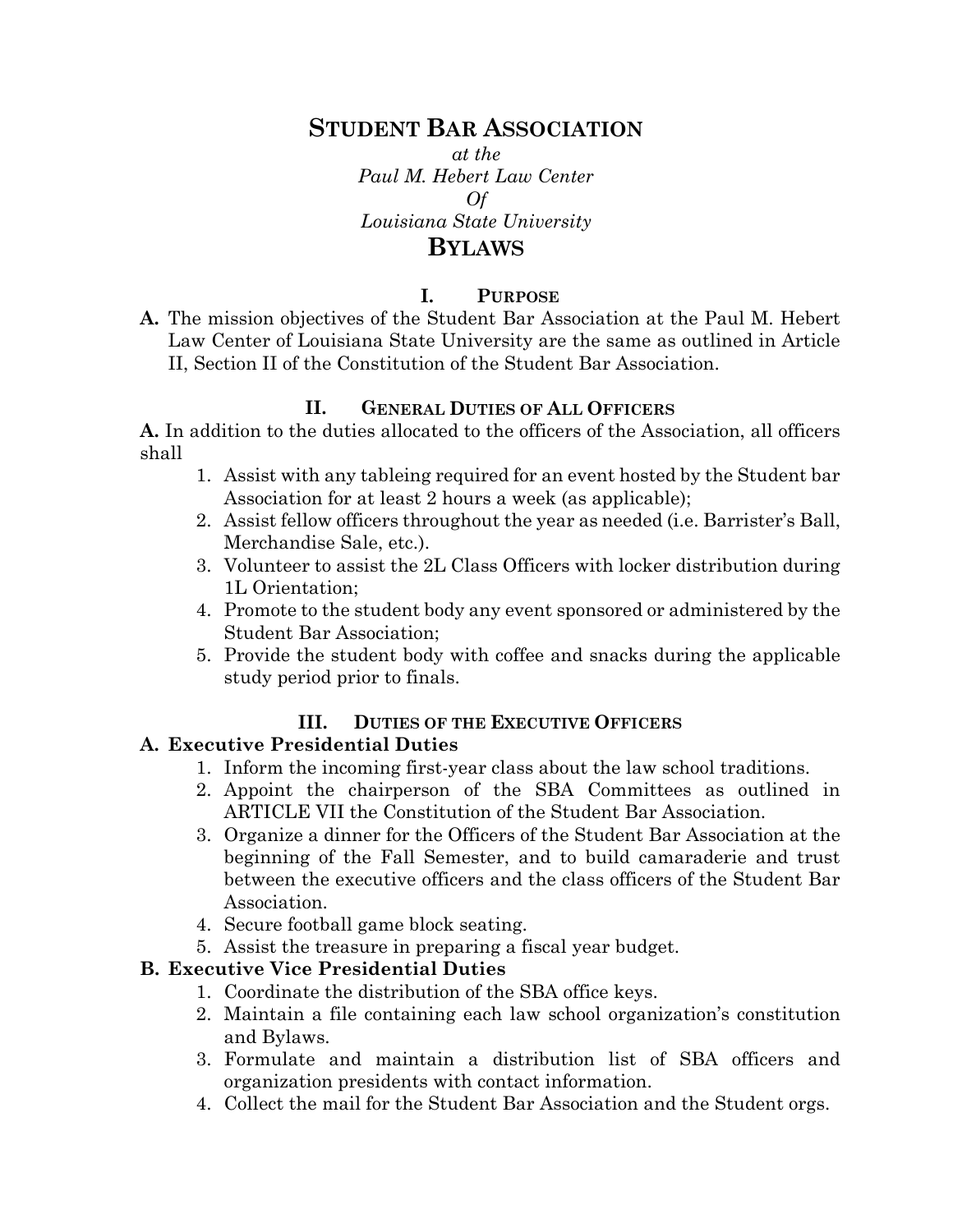- 5. Facilitate communications between main campus and the student organizations of the Paul M. Hebert Law Center.
- 6. Coordinate with the Administration of the Paul M. Hebert Law Center to conduct the first meeting of the council of student organizations.

#### **C. Treasurer's Duties**

- 1. Prepare a fiscal year budget.
- 2. Prepare and distribute templates of expenditure forms.
- 3. Gather accurate information on financial accounts related to the Student Bar Association.

## **D. Secretarial Duties**

- 1. Schedule the room for SBA meetings.
- 2. Coordinate the management of SBA office with the Executive President.
- 3. Send meeting minutes and agenda prior to each SBA meeting.
- 4. Manage the Student Bar Association's social media accounts.

## **E. Director of Programming**

- 1. Responsible for planning and executing the 100 day and 50 day parties for the 3L Class, in conjunction with the 3L class officers.
- 2. Responsible for organizing the 3L Class float for the Baton Rouge Saint Patrick's Day Parade.
- 3. Responsible for organization of the annual Christmas party.
- 4. Responsible for organizing and planning the SBA GIFs.

## **IV. CLASS OFFICERS' DUTIES**

## **A. 3L Class Officers**

- 1. Shall be responsible for the Hats & Canes event in the fall semester, including
	- a. the Friday evening reception/cocktail party,
	- b. the Saturday tailgate, and
	- c. the Saturday Toast/Ceremony.
- 2. Shall be responsible for the Assault & Flattery production & logistics in the spring semester.

a. The planning shall begin in the fall semester.

- 3. Shall be responsible for the various activities associated with the spring commencement ceremony.
- 4. Shall be responsible for organizing and planning the 3L class gift.
- 5. Shall be responsible for planning the 100 day  $\&$  50 day parties for the 3L Class.
- 6. Shall be responsible for the cleanout of the refrigerators in the student lounge at the end of the fall semester.
- 7. Shall be responsible for the decision of creating a yearbook for the law center.
	- a. If it is decided to have a yearbook for the law center, the 3L Class shall be responsible for the execution of the yearbook.

## **B. 2L Class Officers**